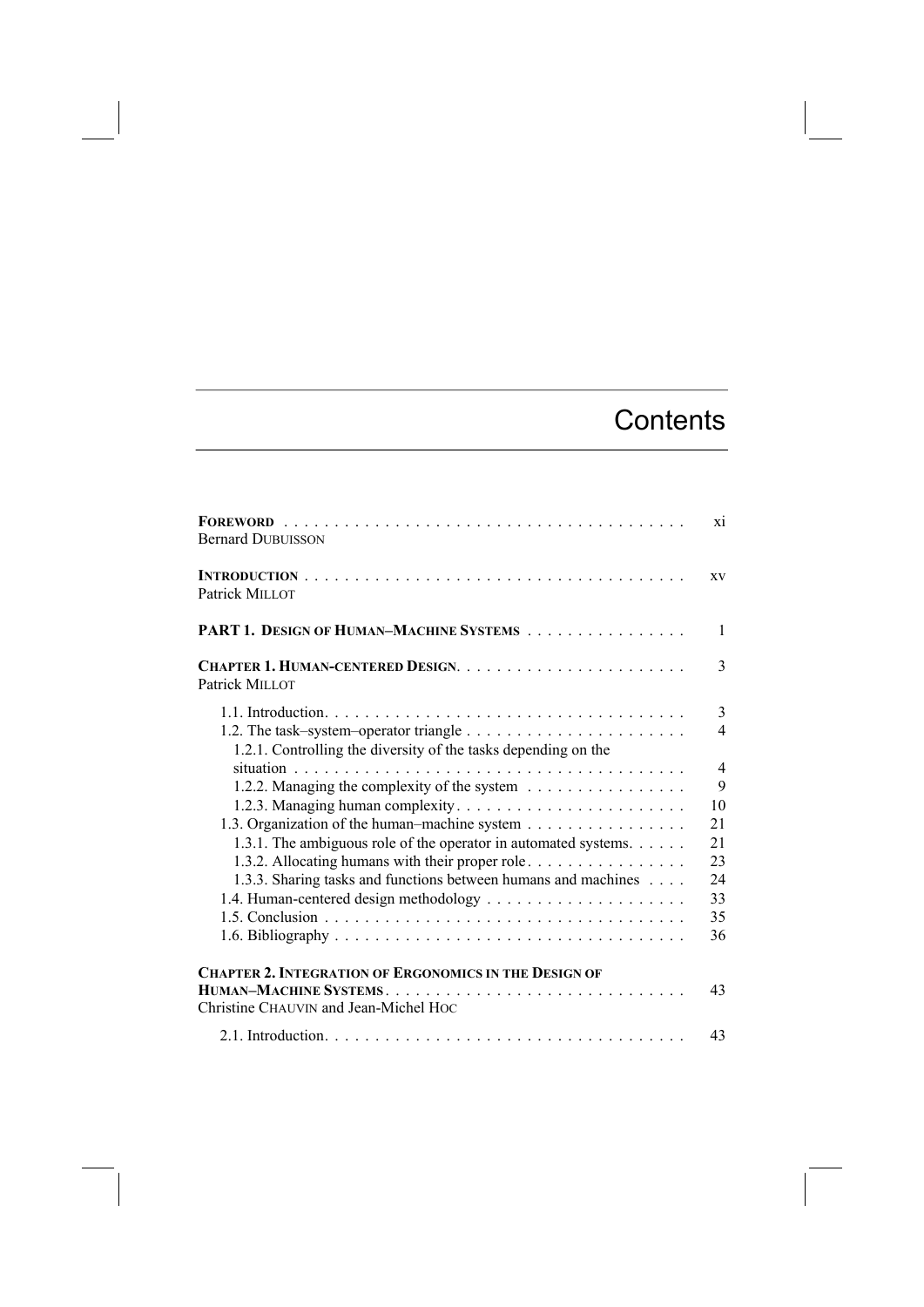## vi Designing Human–Machine Cooperation Systems

| 2.2. Classic and partial approaches of the system                                                 | 46<br>46 |
|---------------------------------------------------------------------------------------------------|----------|
| 2.2.2. Activity and human-based approaches                                                        | 49       |
|                                                                                                   | 52       |
| 2.3. The central notion of performance (Long, Dowell and Timmer)                                  |          |
| 2.4. An integrated approach: cognitive work analysis                                              | 59       |
|                                                                                                   | 60       |
|                                                                                                   | 68       |
| 2.4.3. Analysis of information-processing strategies                                              | 71       |
|                                                                                                   | 73       |
|                                                                                                   | 76       |
| 2.4.6. Some general remarks on the integrated approach                                            | 78       |
|                                                                                                   | 79       |
|                                                                                                   | 81       |
| <b>CHAPTER 3. THE USE OF ACCIDENTS IN DESIGN: THE CASE OF</b>                                     |          |
|                                                                                                   | 87       |
| Gilles MALATERRE, Hélène FONTAINE and Marine MILLOT                                               |          |
|                                                                                                   | 87       |
|                                                                                                   | 89       |
|                                                                                                   | 89       |
|                                                                                                   | 91       |
|                                                                                                   | 93       |
| 3.3.1. Definition of needs from the analysis of accidents                                         | 93       |
|                                                                                                   | 96       |
|                                                                                                   | 98       |
|                                                                                                   | 101      |
|                                                                                                   | 102      |
| 3.5.2. The struck vehicle is waiting to turn on an NR or a DR $\dots \dots$                       | 103      |
|                                                                                                   | 103      |
| 3.5.4. Dense lines: major incident at the front                                                   | 105      |
| 3.5.5. Dense line: violent accident happening just in front                                       | 106      |
|                                                                                                   | 106      |
|                                                                                                   | 107      |
|                                                                                                   | 108      |
|                                                                                                   |          |
|                                                                                                   | 110      |
| 3.7.2. Detection of several stopped vehicles blocking                                             |          |
|                                                                                                   | 110      |
| 3.7.3. Detection of a stopped vehicle completely or partially                                     |          |
| obstructing a road $\ldots \ldots \ldots \ldots \ldots \ldots \ldots \ldots \ldots \ldots \ldots$ | 111      |
| 3.7.4. Detection of a vehicle preparing to turn left                                              | 111      |
| 3.7.5. Detection of light two-wheelers circulating on the                                         |          |
|                                                                                                   | 112      |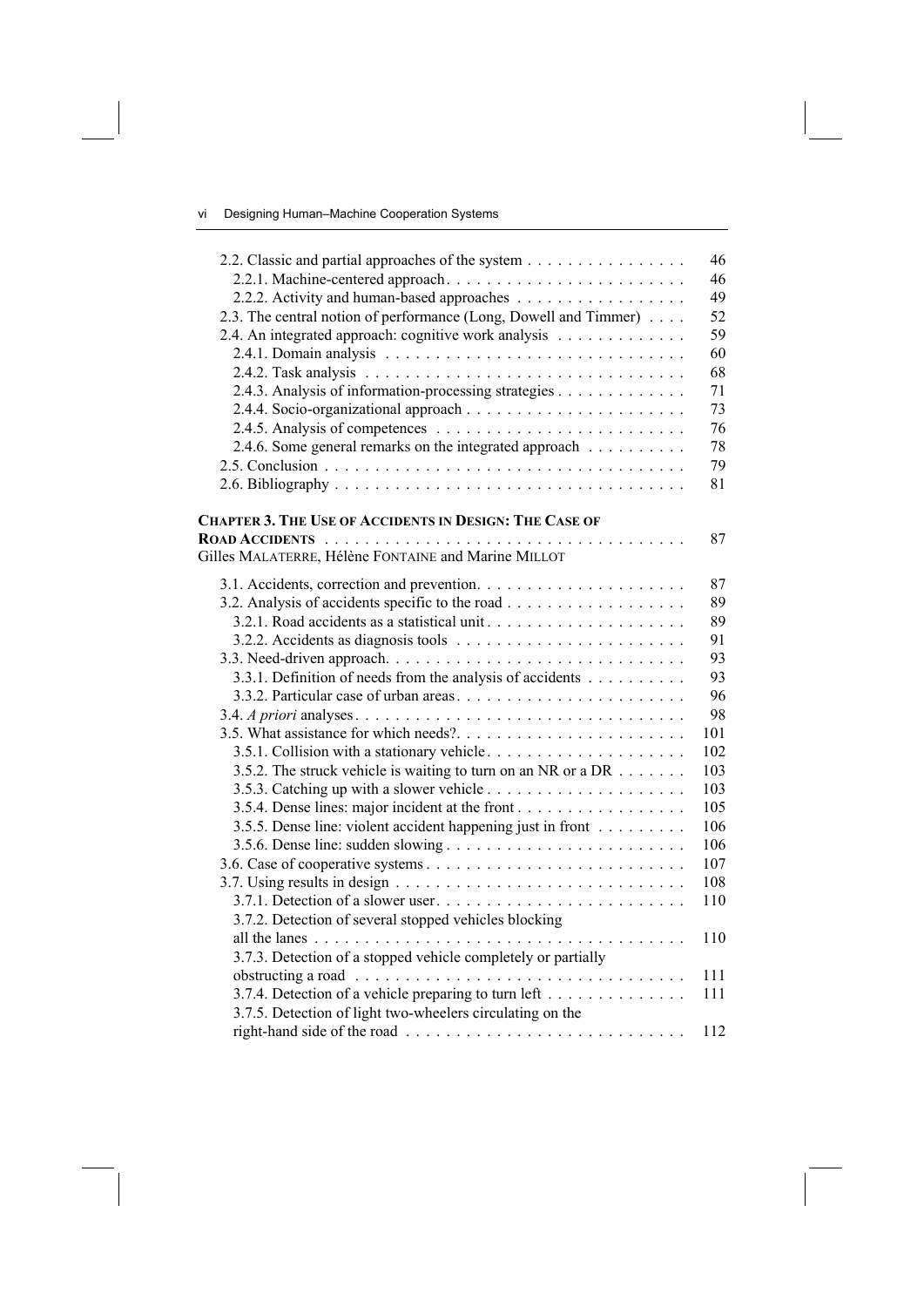| 3.7.6. Detection of a disturbance at the front of the line                                                                                                                               | 112 |
|------------------------------------------------------------------------------------------------------------------------------------------------------------------------------------------|-----|
|                                                                                                                                                                                          | 113 |
|                                                                                                                                                                                          | 113 |
|                                                                                                                                                                                          | 113 |
|                                                                                                                                                                                          | 114 |
| PART 2. EVALUATION MODELS OF HUMAN-MACHINE SYSTEMS                                                                                                                                       | 119 |
| <b>CHAPTER 4. MODELS BASED ON THE ANALYSIS OF HUMAN</b><br><b>BEHAVIOR: EXAMPLE OF THE DETECTION OF HYPO-VIGILANCE IN</b><br>Jean-Christophe POPIEUL, Pierre LOSLEVER and Philippe SIMON | 121 |
|                                                                                                                                                                                          | 121 |
| 4.2. The different models used in detection and diagnosis                                                                                                                                | 122 |
|                                                                                                                                                                                          | 122 |
| 4.2.2. Classification methods: pattern recognition                                                                                                                                       | 125 |
|                                                                                                                                                                                          | 135 |
| 4.4. Example of application: automobile driving                                                                                                                                          | 138 |
|                                                                                                                                                                                          | 138 |
| 4.4.2. Difficulties with diagnosing losses in vigilance                                                                                                                                  | 141 |
|                                                                                                                                                                                          | 143 |
|                                                                                                                                                                                          | 162 |
|                                                                                                                                                                                          | 165 |
| <b>CHAPTER 5. EVALUATION OF HUMAN RELIABILITY IN SYSTEMS</b><br>Frédéric VANDERHAEGEN, Peter WIERINGA and Pietro Carlo CACCIABUE                                                         | 171 |
|                                                                                                                                                                                          | 171 |
| 5.2. Principles of evaluating human reliability                                                                                                                                          | 173 |
| 5.2.1. Human reliability versus human error                                                                                                                                              | 173 |
| 5.2.2. General approach for the analysis of human reliability.                                                                                                                           | 174 |
|                                                                                                                                                                                          | 176 |
|                                                                                                                                                                                          | 178 |
|                                                                                                                                                                                          | 180 |
| 5.3.1. The DYLAM method $\ldots \ldots \ldots \ldots \ldots \ldots \ldots \ldots$                                                                                                        | 180 |
|                                                                                                                                                                                          | 183 |
|                                                                                                                                                                                          | 187 |
|                                                                                                                                                                                          | 187 |
| 5.4.2. Acceptability and evaluation of human behaviors.                                                                                                                                  | 188 |
|                                                                                                                                                                                          | 191 |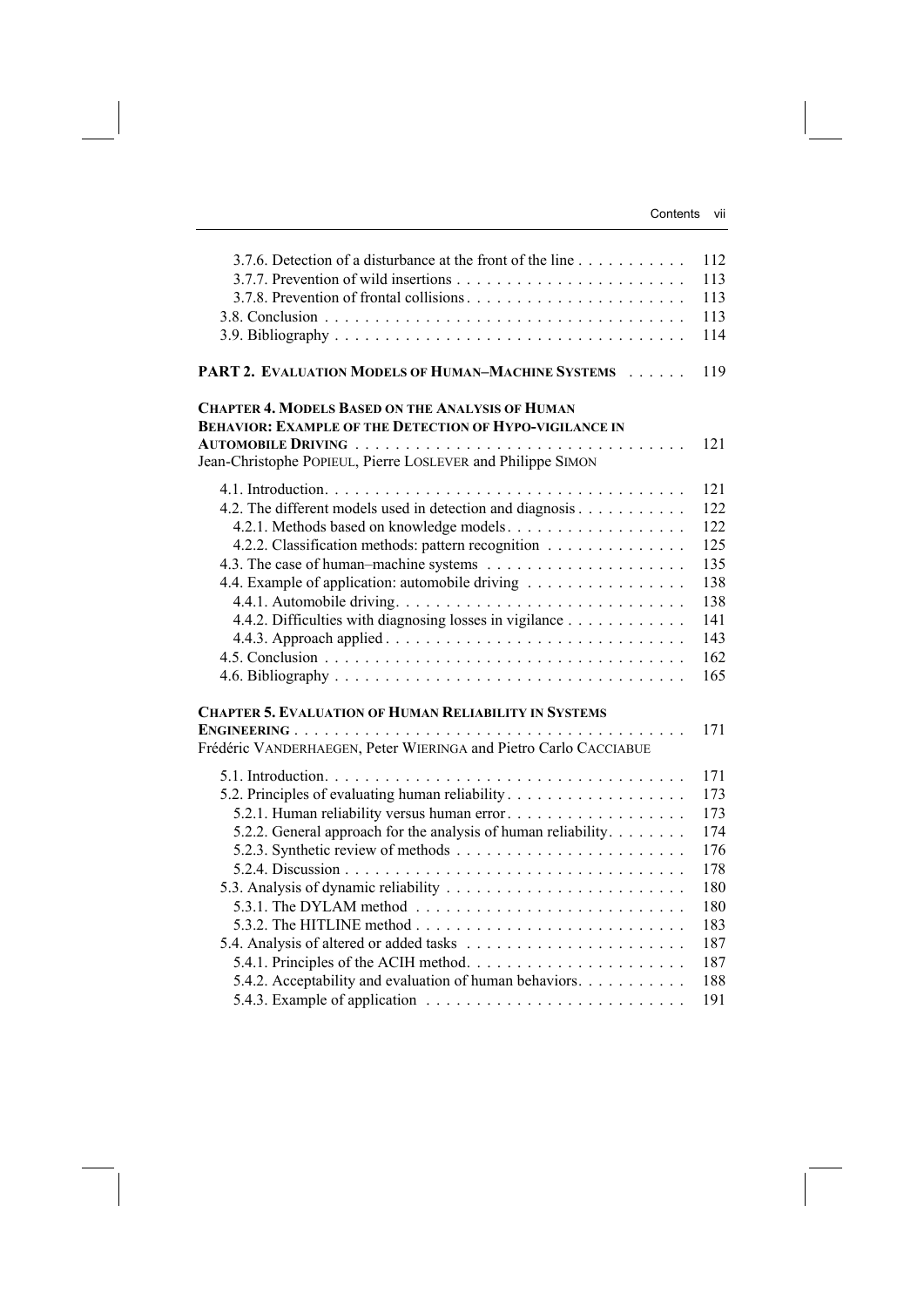viii Designing Human–Machine Cooperation Systems

| 5.5. Perspectives for the design of a safe system.           | 194 |
|--------------------------------------------------------------|-----|
|                                                              | 197 |
|                                                              | 198 |
|                                                              | 205 |
| <b>CHAPTER 6. CAUSAL REASONING: A TOOL FOR HUMAN-MACHINE</b> |     |
|                                                              | 207 |
| <b>Jacky MONTMAIN</b>                                        |     |
|                                                              | 207 |
|                                                              | 208 |
|                                                              | 214 |
|                                                              | 214 |
|                                                              | 216 |
| 6.3.3. The evolution of qualitative reasoning $(QR)$         | 217 |
| 6.4. Causal graphs and event-based simulation                | 220 |
|                                                              | 222 |
|                                                              | 224 |
|                                                              | 227 |
|                                                              | 235 |
|                                                              | 236 |
|                                                              | 237 |
|                                                              | 238 |
|                                                              | 242 |
|                                                              | 242 |
| 6.6.2. Generation of residuals and causal structure          | 247 |
| 6.6.3. Interpretation of the errors for the isolation        |     |
|                                                              | 248 |
|                                                              | 252 |
|                                                              | 256 |
|                                                              | 261 |
|                                                              |     |
| <b>CHAPTER 7. HUMAN-MACHINE COOPERATION: A FUNCTIONAL</b>    |     |
| Jean-Michel Hoc                                              | 273 |
|                                                              |     |
|                                                              | 273 |
|                                                              | 275 |
|                                                              | 278 |
|                                                              | 280 |
|                                                              | 281 |
|                                                              | 282 |

7.7. Bibliography ................................... 283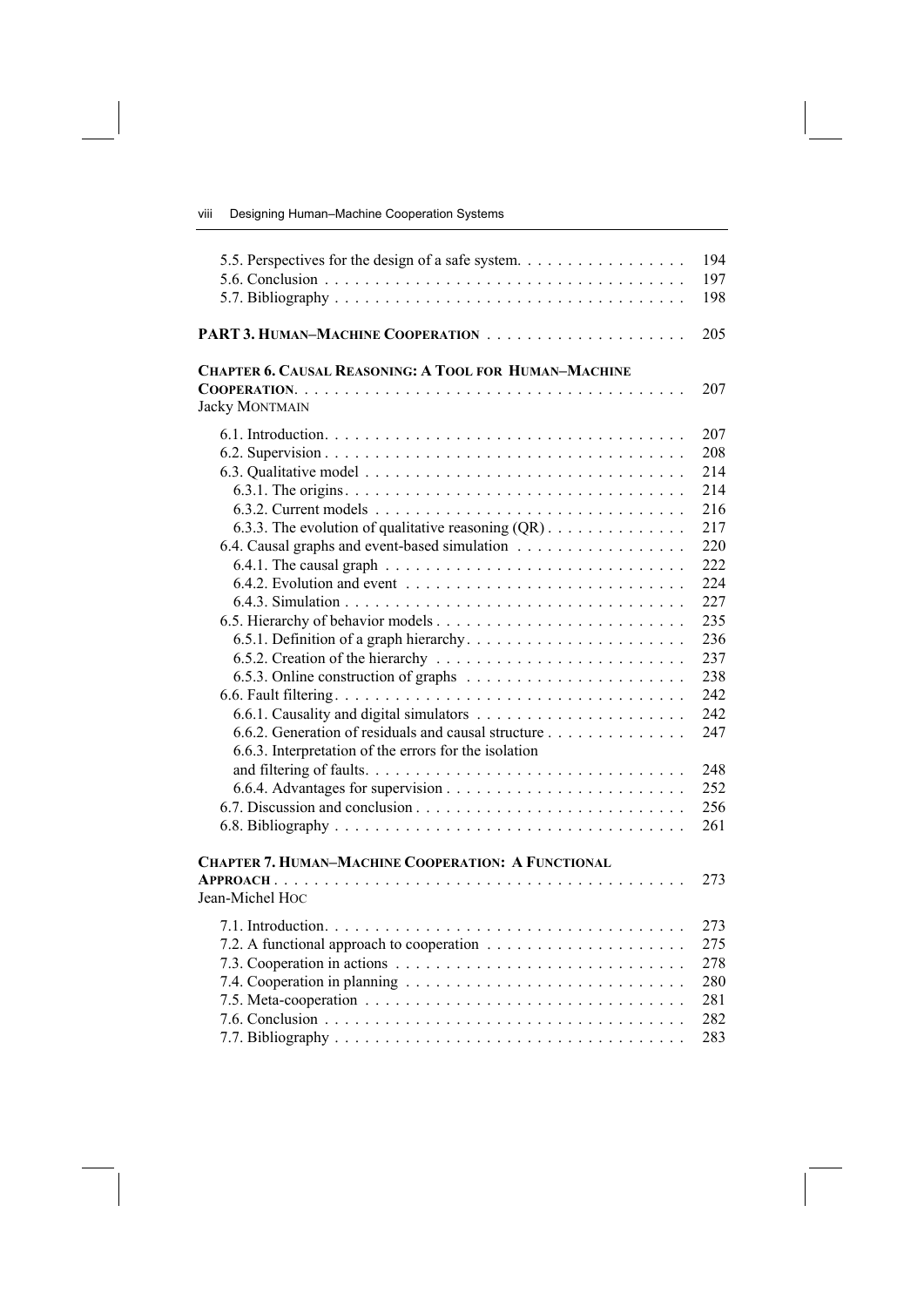| <b>CHAPTER 8. THE COMMON WORK SPACE FOR THE SUPPORT</b><br>OF SUPERVISION AND HUMAN-MACHINE COOPERATION<br>Serge DEBERNARD, Bernard RIERA and Thierry POULAIN | 285 |
|---------------------------------------------------------------------------------------------------------------------------------------------------------------|-----|
|                                                                                                                                                               | 285 |
|                                                                                                                                                               | 287 |
| 8.2.1. Definitions of human-machine cooperation                                                                                                               | 287 |
|                                                                                                                                                               | 289 |
| 8.2.2. Characterization of cooperation activities                                                                                                             |     |
| 8.2.3. Common work space: human-machine cooperation                                                                                                           |     |
|                                                                                                                                                               | 292 |
|                                                                                                                                                               | 294 |
|                                                                                                                                                               | 295 |
|                                                                                                                                                               | 296 |
|                                                                                                                                                               | 297 |
|                                                                                                                                                               | 303 |
| 8.4. Application to the process of nuclear combustibles reprocessing                                                                                          | 305 |
|                                                                                                                                                               | 305 |
|                                                                                                                                                               | 307 |
| 8.4.3. Design methodology of supervision systems                                                                                                              |     |
|                                                                                                                                                               | 310 |
| 8.4.4. Improvement of the supervision and diagnosis system                                                                                                    | 311 |
|                                                                                                                                                               | 313 |
| 8.4.6. The use of cognitive principles in the design                                                                                                          |     |
| of supervision tools $\dots \dots \dots \dots \dots \dots \dots \dots \dots \dots \dots \dots$                                                                | 317 |
| 8.4.7. An example of an advanced supervision system (ASS)                                                                                                     | 323 |
|                                                                                                                                                               | 332 |
|                                                                                                                                                               | 333 |
|                                                                                                                                                               | 334 |
|                                                                                                                                                               |     |
| <b>CHAPTER 9. HUMAN-MACHINE COOPERATION AND SITUATION</b>                                                                                                     |     |
|                                                                                                                                                               | 343 |
| Patrick MILLOT and Marie-Pierre PACAUX-LEMOINE                                                                                                                |     |
|                                                                                                                                                               | 343 |
|                                                                                                                                                               | 344 |
|                                                                                                                                                               |     |
| 9.3. Structural approaches of human-machine cooperation<br>9.3.1. Dynamic allocation of tasks: horizontal cooperation                                         | 346 |
|                                                                                                                                                               | 347 |
|                                                                                                                                                               | 348 |
| 9.3.3. Multilevel structure for the dynamic allocation of tasks                                                                                               | 351 |
| 9.4. Human-machine cooperation: a functional approach                                                                                                         | 353 |
| 9.4.1. Cooperative agents, forms of cooperation                                                                                                               | 353 |
|                                                                                                                                                               | 356 |
| 9.4.3. Human factors activating or inhibiting cooperation.                                                                                                    | 358 |